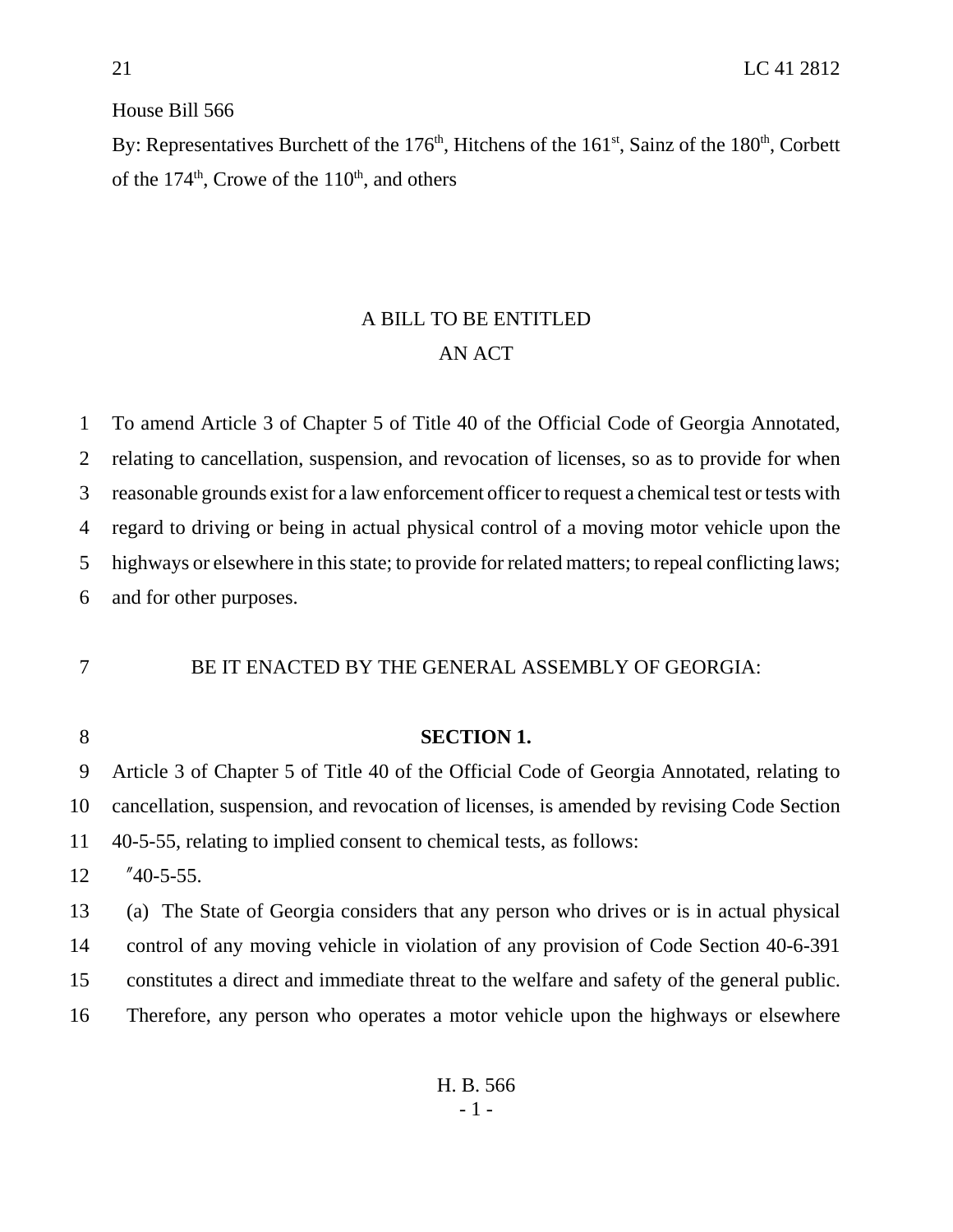throughout this state shall be deemed to have given consent, subject to Code Section 40-6-392, to a chemical test or tests of his or her blood, breath, urine, or other bodily substances for the purpose of determining the presence of alcohol or any other drug, if arrested for any offense arising out of acts alleged to have been committed in violation of Code Section 40-6-391 or if such person is involved in any traffic accident resulting in serious injuries or fatalities. The test or tests shall be administered at the request of a law enforcement officer having reasonable grounds to believe that the person has been driving or was in actual physical control of a moving motor vehicle upon the highways or elsewhere throughout this state in violation of Code Section 40-6-391; provided, however, that it shall be presumed that such law enforcement officer has reasonable grounds to request such test or tests if such person is involved in any traffic accident resulting in serious injuries or fatalities or where exigent circumstances create a compelling need for such request, unless such law enforcement officer finds that no reasonable grounds exist and articulates his or her reasons in a report regarding the incident. The test or tests shall be administered as soon as possible to any person who operates a motor vehicle upon the highways or elsewhere throughout this state who is involved in any traffic accident resulting in serious injuries or fatalities. Subject to Code Section 40-6-392, the requesting law enforcement officer shall designate which of the test or tests shall be administered, provided a blood test with drug screen may be administered to any person operating a motor vehicle involved in a traffic accident resulting in serious injuries or fatalities.

 (b) Any person who is dead, unconscious, or otherwise in a condition rendering such person incapable of refusal shall be deemed not to have withdrawn the consent provided by subsection (a) of this Code section, and the test or tests may be administered, subject to Code Section 40-6-392.

 (c) As used in this Code section, the term 'traffic accident resulting in serious injuries or fatalities' means any motor vehicle accident in which a person was killed or in which one